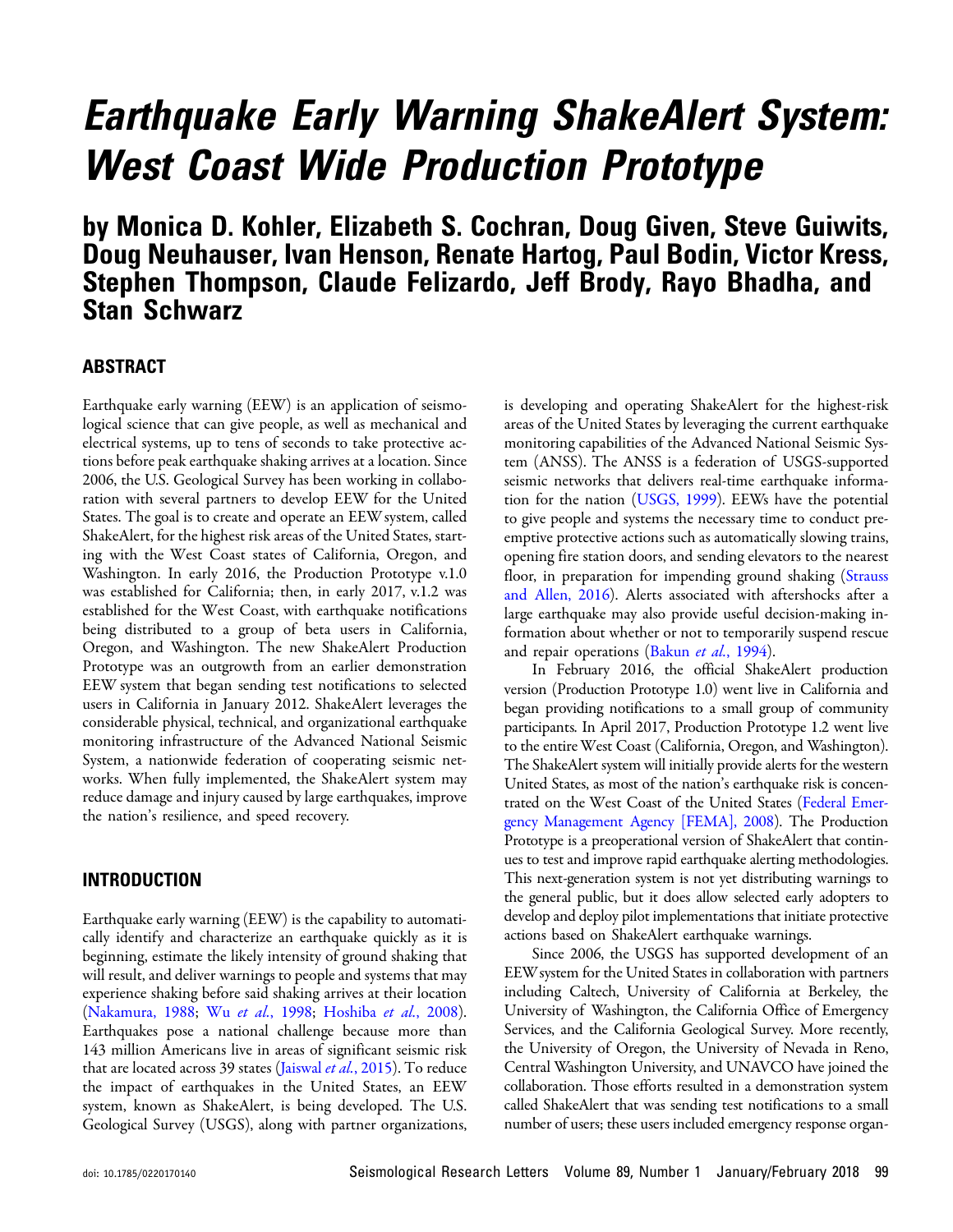izations, utilities, rail operators, and private companies. This system sent notifications starting in January 2012 and continued to do so until the production system for California came online in 2016 (Given et al.[, 2014\)](#page-7-0). ShakeAlert has detected hundreds of earthquakes of M 2.5 and larger in California, including the 29 March 2014 M 5.1 La Habra mainshock that was detected 4.2 s after the origin time and the 24 August 2014 M 6.0 South Napa earthquake that provided 5–8 s of warning to beta users in the San Francisco Bay area.

The ShakeAlert architecture contains multiple components, including data sources, waveform processors, event originators and associators, and an alert generator. Data sources comprise continuous waveforms and derived EEW parameters from regional seismic networks; however, future developments may include Global Navigation Satellite System (GNSS) data and additional data streams. The waveform processors analyze high-sample-rate time-series data to generate picks of phase arrivals and calculate relevant early warning parameters. Event originators associate triggers and/or phase picks and their derived parameters to declare an event and characterize its origin time, location, and evolving magnitude within seconds of initiation.

The system will provide a variety of data products. Public alerts will be issued for moderate to large earthquakes, and a more information-rich data stream that includes the shaking intensity and time until shaking occurs at a user's location will be provided to institutional users, both public and private. Public alerts will not be distributed until the ShakeAlert system products meet minimum quality and reliability standards; these standards are currently being developed on a region-by-region basis. The initial goal has been to build ShakeAlert for the three states where the earthquake risk is highest (California, Oregon and Washington); however, feasibility studies of expanding ShakeA-lert to other states have been conducted ([Thelen](#page-8-0) et al., 2016).

During an earthquake,  $P$  waves radiate first from a rupturing fault, traveling at more than  $6 \text{ km/s}$  from the earthquake source. These rarely cause damage because of their relatively small amplitudes and vertical polarizations; however, it is important to note that damage from vertical ground motion, particularly in the near field of large earthquakes, has been documented [\(Papazoglou and Elnashaj, 1996\)](#page-8-0). S waves travel at about 3.5 km/s, or about 60% the speed of the P waves. Their typically larger amplitudes and predominantly horizontal polarizations cause relatively intense ground shaking and are more likely to cause damage to buildings and other civil structures ([Bozorgnia](#page-7-0) [and Bertero, 2004\)](#page-7-0). Other potentially more damaging surface waves arrive after the S wave [\(Graves](#page-8-0) *et al.*, 1998). As the waves radiate outward, the interval between the  $P$  and  $S$  waves grows. This S-P time is about 1 s for every 8 km of separation between any specific location and the earthquake hypocenter. A networkbased system, such as the ShakeAlert system, uses regional arrays of seismometers to ensure that sensors are located close to potential earthquake sources in the region. Individual sensors send continuous waveform data to a central processing hub that detects statistically significant new ground motions, aggregates detections from the network (or multiple networks), makes automated computational decisions, and sends region-wide alerts.

Fast, scientifically sophisticated algorithms analyze the ground motions recorded by the sensors to distinguish among noise (e.g., thunder, traffic, and explosions), small earthquakes, and potentially damaging earthquakes. It has been demonstrated empirically that by examining the characteristics (e.g., peak displacement and predominant period) of the first few seconds of the  $P$  wave, the size of an earthquake can be inferred [\(Nakamura,](#page-8-0) [1988;](#page-8-0) [Kanamori, 2005;](#page-8-0) [Olson and Allen, 2005](#page-8-0); Wu et al.[, 2007\)](#page-8-0), at least up to  $M$  6.5 or 7.0; at this point, source durations are less than the time window used to infer the magnitude, and ground motions may begin to saturate [\(Lancieri and Zollo, 2008](#page-8-0); [Mur](#page-8-0)[phy and Nielson, 2009;](#page-8-0) [Satriano](#page-8-0) et al., 2011). Once the location and a preliminary magnitude are known, the initial ground-shaking levels can be estimated for the affected region using groundmotion prediction equations, and alerts can be sent to users. As the earthquake evolves, the magnitude of the event is updated, and the region is also expected to exceed the ground-motion threshold used for alerting. The area closest to the epicenter may receive little or no warning. The size of this zone depends on multiple factors, such as: how close seismic sensors are to the epicenter, the depth of the earthquake, the alert speed of the EEW system, and the threshold of shaking used to issue an alert. The speed of the system is affected by factors such as: delays in data transmission and processing, how much of the  $P$  wave must be examined to determine magnitude, and how many station reports are needed to declare an alert. There is always a tradeoff between speed and accuracy; greater speed means a greater chance of false alarms and less accurately estimated source parameters. Technically sophisticated end users will likely choose their optimal alert threshold by taking into account their tolerance for false alerts. For example, users may decide to initiate action when an alert has larger uncertainty and/or at a lower alert threshold to ensure they receive a timely alert and have enough time to initiate an action before peak shaking arrives. In general, users who choose a lower alert threshold will receive longer warning times [\(Meier, 2017](#page-8-0); [Minson](#page-8-0) et al., 2017).

A testing and certification platform for application to the foundational EEW algorithms is an important component of the system and is addressed in a companion paper submitted to this same volume ([Cochran](#page-7-0) et al., 2017). Developing the current West Coast ANSS networks to the level needed for robust EEW requires more stations, improved data telemetry, additional testing and certification of software algorithms, development of mass alert mechanisms, and education of both the public and institutional users. One strategy for expanding the seismic network coverage through larger numbers of compact sensors would be to pursue the integration of data from inexpensive microelectromechanical systems sensors that are hosted by volunteers [\(Cochran](#page-7-0) et al., 2009; [Clayton](#page-7-0) et al., [2011](#page-7-0), [2015;](#page-7-0) Given et al.[, 2014;](#page-7-0) [Lawrence](#page-8-0) et al., 2014).

# SHAKEALERT SYSTEM COMPONENTS

A large-scale network-based EEW system, such as ShakeAlert, has five major components: a dense sensor network to record ground motion, data telemetry to carry field data to the central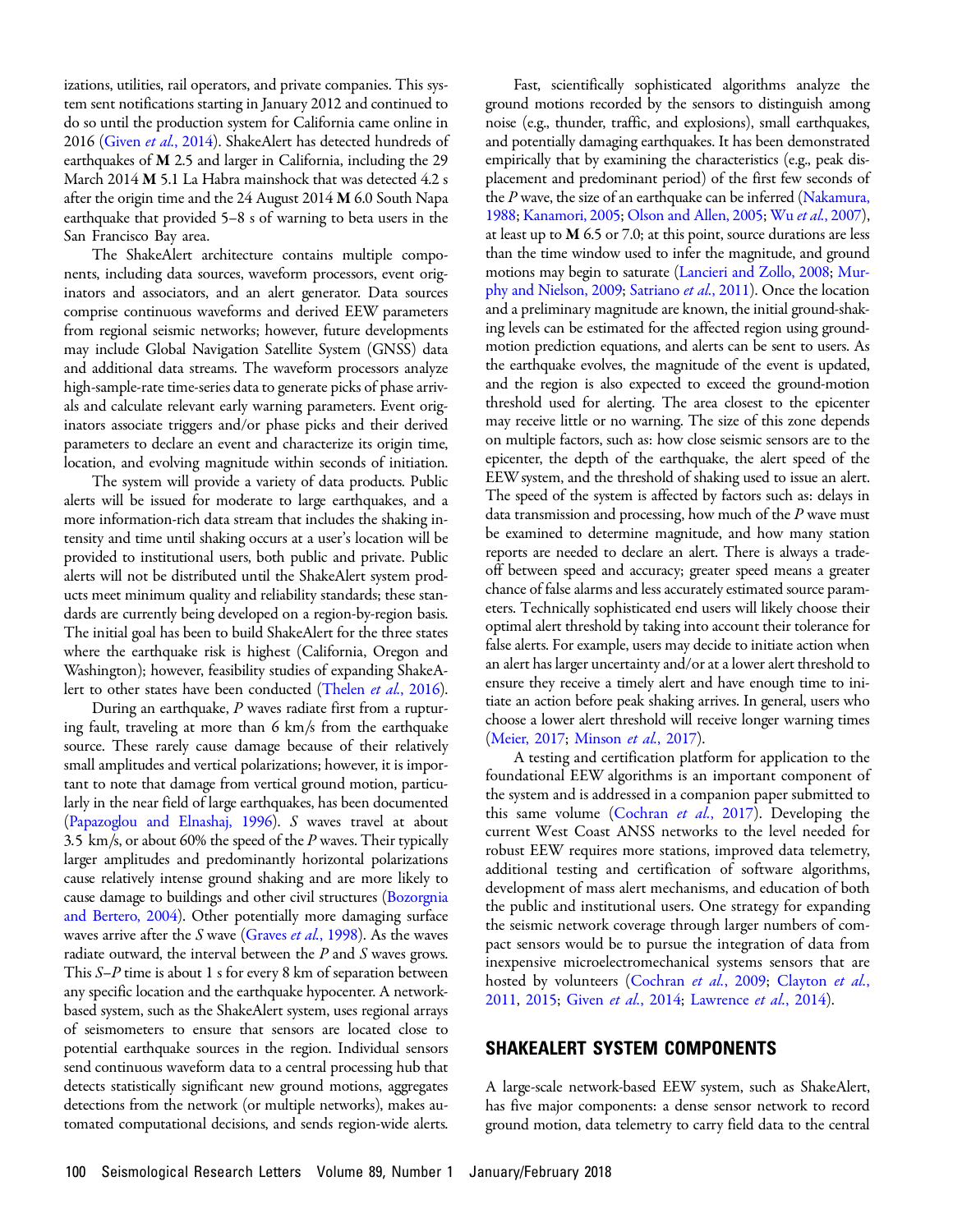processing centers, data processing and alert centers, paths for distributing alert information to users, and end-user applications together with education and training. These are also the same elements needed for routine earthquake monitoring, and they already exist in the ANSS West Coast networks: the California Integrated Seismic Network (CISN) and the Pacific Northwest Seismic Network (PNSN) that covers Washington and Oregon. ShakeAlert leverages the extensive investment in infrastructure and software residing in these networks, as well as their significant human expertise in seismology, geodesy, telecommunications, seismic network operations, software development, and public outreach.

#### Sensor Networks

The ANSS networks currently operate seismic (Fig. 1) and GNSS sensors in California and the Pacific Northwest, and they import data streams from cooperating networks. The sensors deliver real-time data to three regional ANSS Tier 1 centers; a Tier 1 center consists of a regional seismic network covering a broad area and an established data processing center [\(USGS, 2014](#page-8-0)). These centers, located in Seattle, northern California, and southern California, also receive real-time data feeds from other ANSS contributors. These contributors are both public and private, though not all of these sensors are suitable for EEW. EEW seismometer sensor types include broadband, short period and strong motion. Broadband sensors typically record velocity time series and are the most sensitive to low-amplitude motions (i.e., producing high signal-to-noise time series) for the widest range of seismic frequencies, but they can clip for large amplitudes. Short-period sensors also typically record velocity time series and are sensitive to low-amplitude ground motions for a more limited range of frequencies that depends

on the sensor, but they can clip for large amplitudes. Strongmotion sensors are not as sensitive to low-amplitude motions (i.e., lower signal-to-noise time series), but they are least likely to clip for large amplitude accelerations. EEW algorithms use channels with sample rates of  $80-100$  samples/s if these data are available and 40–50 samples/s channels if higher samplerate data are not available. There are currently about 760 stations that contribute data to the ShakeAlert system (Fig. 1). The USGS ShakeAlert implementation plan calls for seismic network station spacing of 20 km or less for EEW; 10 km station spacing would maximize the warning time in densely populated areas and provide ground-motion data for Shake-Maps, and stations should be placed within 5 km of mapped fault traces (Given et al.[, 2014](#page-7-0)). However, at the current time, many ANSS stations are short-period sensors that clip during



▲ Figure 1. Advanced National Seismic System (ANSS) seismic network stations in the western United States, making up the three Tier 1 regional seismic network centers in California and Washington that operate ShakeAlert and send alerts and data streams. Dashed orange lines show the boundaries of the alerting regions for California and the Pacific Northwest. This map shows a snapshot of the seismic stations that contribute to ShakeAlert as of October 2017. PNSN, Pacific Northwest Seismic Network stations (green triangles); NCSS, Northern California Seismic System stations (blue triangles); and SCSN, Southern California Seismic Network stations (red triangles).

strong ground motions, and hundreds more are strong-motion stations that lack the real-time data communications required to contribute to EEW. Therefore, there is currently an insufficient number of stations to provide fast reliable alerts in all the urban areas of the West Coast, although the Los Angeles and San Francisco Bay areas have better sensor coverage than most areas. To cover all earthquake source areas and provide robust EEW for the West Coast, the implementation plan estimates that a total of 1,675 seismic stations are needed [\(Given](#page-7-0) et al.[, 2014\)](#page-7-0). The plan also calls for 300 real-time GNSS stations, but the optimal number and distribution of geodetic stations has not yet been finalized. Both CISN and PNSN are actively upgrading existing stations and constructing new ones for ShakeAlert with a combination of federal, state, and private funding.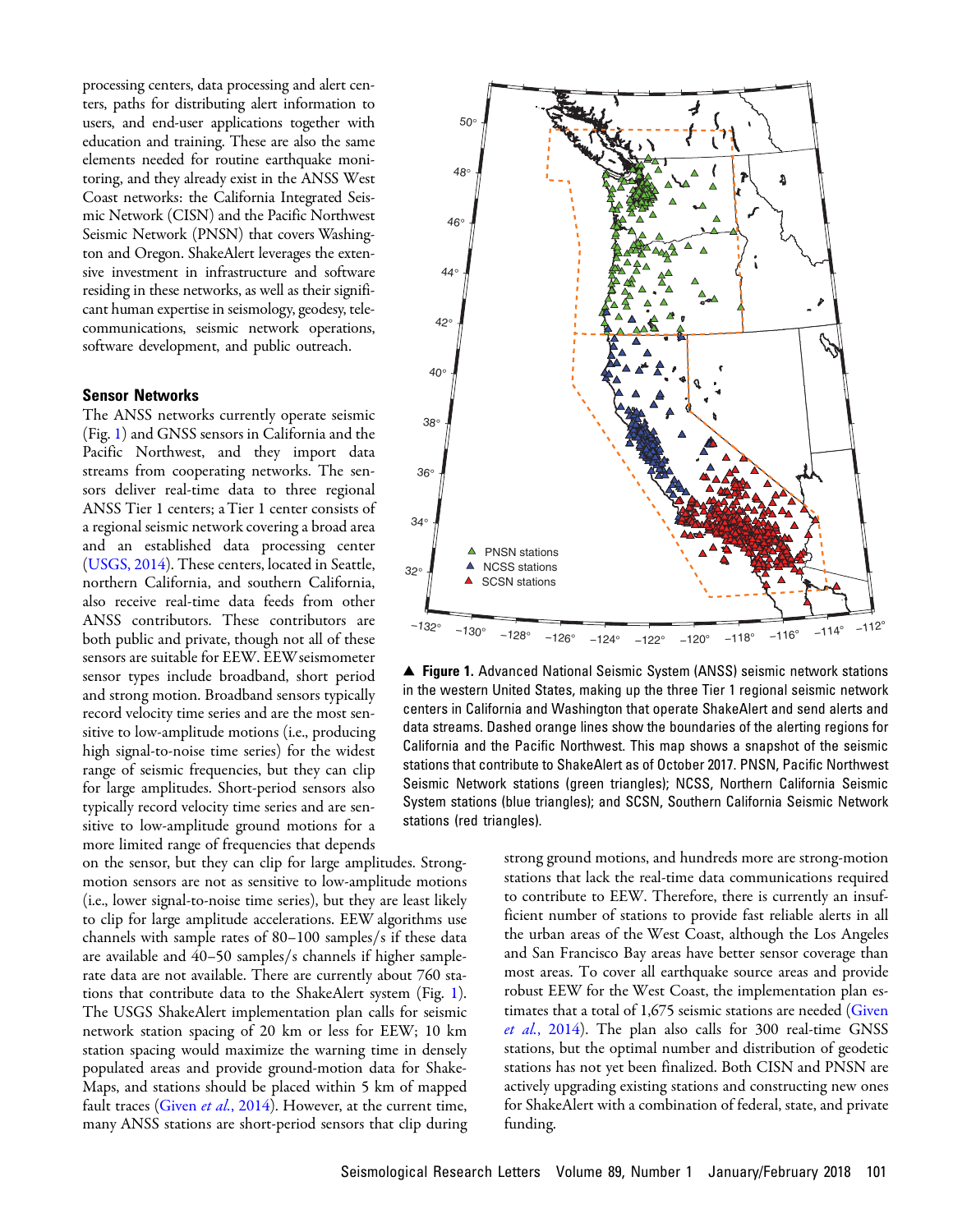<span id="page-3-0"></span>Hundreds of real-time high-precision GNSS stations are now becoming available on the West Coast [\(Mencin](#page-8-0) et al., 2013), and these may contribute to the ShakeAlert system's ability to characterize large events, especially by modeling the location and extent of the fault rupture [\(Allen and Ziv, 2011](#page-7-0); Böse et al.[, 2013\)](#page-7-0). Recently, scientists have developed algorithms that use real-time GNSS data to estimate magnitudes for large earthquakes  $(M > 6.0)$  and solve for the distribution of fault slip ([Grapenthin](#page-8-0) et al., [2014;](#page-8-0) [Minson](#page-8-0) et al., 2014; [Crowell](#page-7-0) et al., 2016). Mapping the evolving rupture is important for calculating the magnitude of large events and for correctly estimating the intensity that will result across a region. Potential use of real-time high-rate GNSS in the ShakeAlert system is driving efforts to make those data streams faster, more reliable, and more uniform across the operators of these networks. The real-time fault rupture information may also allow statistical on-the-fly estimates of how far a fault will ultimately rupture before it is finished [\(Böse and](#page-7-0) [Heaton, 2010](#page-7-0)).

#### Field Telemetry

The ANSS stations that contribute to ShakeA-

lert send continuous real-time data back to one of three Tier 1 processing centers via some combination of radio, governmentowned microwave system, commercial cellular, commercial internet, satellite, and partner-owned telemetry systems. This heterogeneity is, in part, the result of the geographical availability of various telemetry options. Historically, this path diversity is viewed as a strength of the overall system because it minimizes single points of failure in seismic data delivery and makes it less likely that adjacent stations will be knocked off the air by a failure of one telemetry path.

For the ShakeAlert system to be robust enough to issue public alerts, its network telemetry must be reliable, robust, and sustainable, particularly during the strong ground shaking and heavy telecommunications congestion that will come with a large earthquake. USGS is exploring all available telecommunications technologies, as well as their capabilities, limitations, features, and costs, so that they can develop an evolutionary plan in support of EEW. If budgets allow, data paths can be made more reliable by engineering redundant data paths from centers to regional collection hubs or even to individual stations.

#### Central Processing Architecture

Today, the three ANSS Tier 1 centers in Seattle, Washington, Berkeley/Menlo Park, California, and Pasadena, California, coordinate the day-to-day earthquake data analysis and product creation for the West Coast. The ShakeAlert system has been organized using this same structure; EEW data processing and alert generation are being done by these same centers, and each center serves as a backup for the others (Fig. 2).



▴ Figure 2. West Coast ShakeAlert production prototype system schematic showing system components and modules. Tan box indicates hosts and modules that share messages, resulting in a fully meshed message passing system. Note that three centers (out of four) produce public alerts (both Menlo Park and University of California [UC] Berkeley are in one region [northern California] and operate as a single center [NCSS]; as a result, alerts are sent only from UC Berkeley). The pairs of identical symbols indicate redundant processing threads at the centers. E, ElarmS algorithm; O, Onsite algorithm; hatched fill, waveform processor; solid fill, event message production; vertical seismogram, real-time waveform data stream; DM, decision module; MB, message broker; and HA, heartbeat aggregator.

All seismic data are brought into the centers by various methods depending on the region's seismic network hardware, and then they are inserted into an Earthworm ring (i.e., the wav-ering; [Johnson](#page-8-0) et al., 1995; [Friberg](#page-7-0) et al., 2010) from which all the EEW algorithms will obtain their data (Fig. 2). The Earthworm waveform processing library software package provides a common framework for the processing of real-time waveforms. It is implemented as a set of algorithm classes that are used to create a processing pipeline for each station, each of which can contain one or more data channels (usually Z, E, and N). Several types of waveform feeders read raw data packets, parsing them into time-aligned packages of user-defined lengths.

The two independent point-source algorithms in the current system that compute EEW solution parameters are Onsite (which uses a  $\tau_c-P_d$  method based on a high-pass filtered displacement period and amplitude parameter) ([Kanamori,](#page-8-0) [2005](#page-8-0); Wu et al.[, 2007;](#page-8-0) Böse et al.[, 2009\)](#page-7-0), and ElarmS (which uses a  $P_d$  method that is based only on the displacement amplitude parameter) ([Allen and Kanamori, 2003](#page-7-0); [Allen, 2007](#page-7-0); Allen et al.[, 2009](#page-7-0); [Kuyuk and Allen, 2013](#page-8-0); [Kuyuk](#page-8-0) et al., 2013). An envelope method, Virtual Seismologist [\(Cua and Heaton,](#page-7-0) [2007](#page-7-0)), was originally included in a California-only version 1.0 of the Production Prototype, but it has now been retired. An algorithm that produces a finite-fault line-source solution, FinDer (Böse et al.[, 2012](#page-7-0)), is being tested to assess whether or not it should be added to the system.

The ShakeAlert system is modular and distributed in design (Fig. 2). Each algorithm has a module that examines ground-motion data from the field sensors and derives the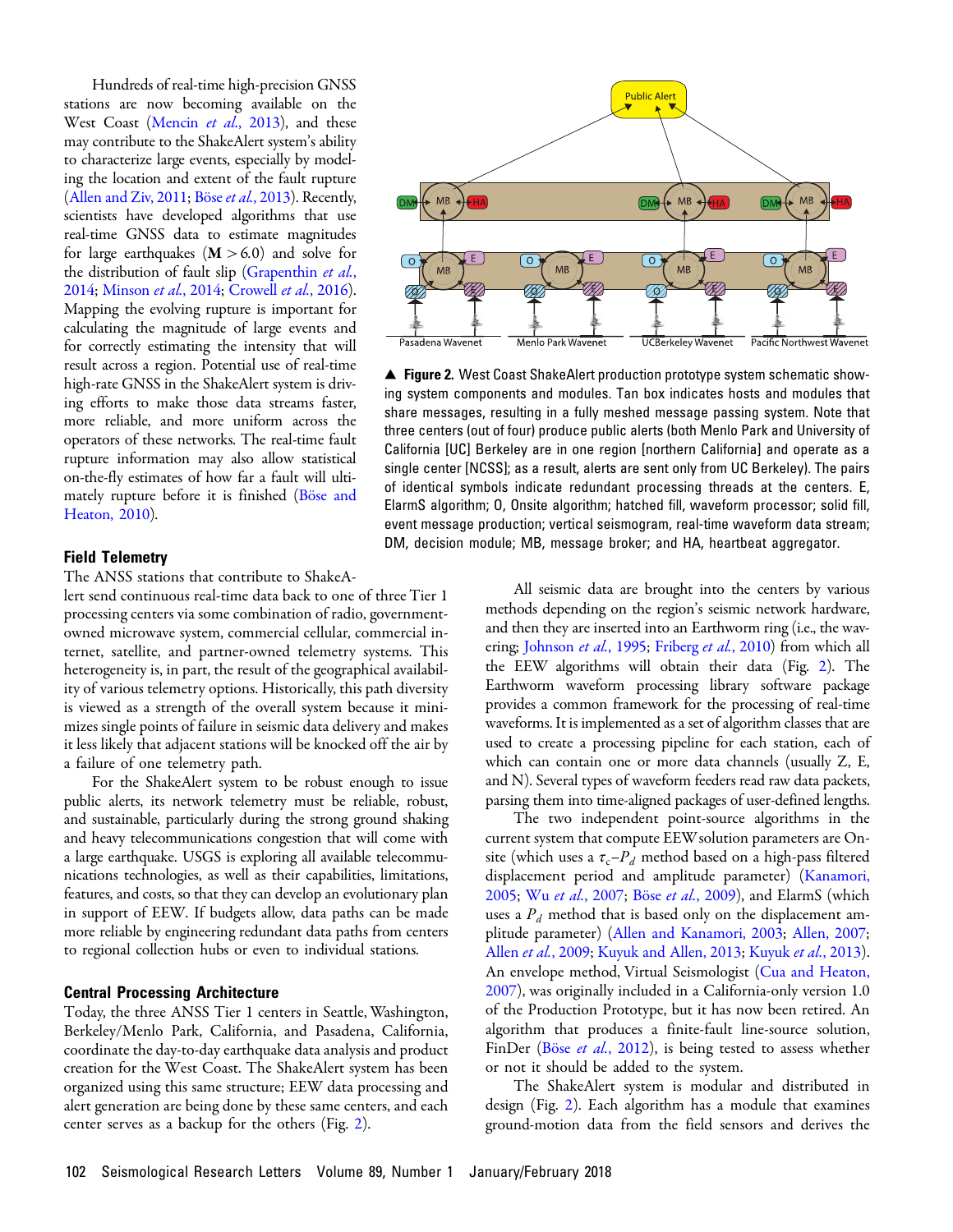

▲ Figure 3. ShakeAlert software schematic showing the data flow for a single processing thread. The system has multiple redundant threads that share data and synchronize notification streams.

parameters appropriate to its method (shown schematically in Fig. [2](#page-3-0)). These modules run at eachTier 1 processing center, on the set of station data streams available at each center. No one center has access to all West Coast station data. The modules could potentially also run at other data collection points or even on individual station hardware. The derived parameters are published as messages using ActiveMQ, an open-source enterprise-level message broker. These brokers are meshed to make all messages available across the entire system. Each algorithm also has an event module that associates the parametric messages to independently detect earthquakes and compute location, magnitude, origin time, and likelihood estimates that are continually updated as data is being continuously received, until the event is over. Like the parameters, these event estimates are published as messages to the entire system. The event messages are consumed by six redundant geographically distributed decision modules (DM) that combine the results by means of weighted averaging. Then, they send a synoptic view of the evolving earthquake to users as a stream of XML-formatted event notifications via ActiveMQ ([Henson](#page-8-0) et al., [2012](#page-8-0)). This process is shown schematically in Figure 3.

ShakeAlert is designed with both heterogeneous and homogeneous parallel redundancy. Heterogeneous redundancy is provided through the running of multiple independent detection algorithms. Homogeneous redundancy is accomplished through the running of multiple redundant instances of the full ShakeAlert processing thread, from data analysis to alert creation, at each center (Fig. [2\)](#page-3-0). These threads exchange all parameters and solutions, thus allowing each thread to use all available data to independently detect and characterize earthquakes and send event detection information to the redundant

DMs. Each DM evaluates and combines the information to create a single unified stream of messages that updates continuously as the earthquake progresses. It is impossible for distributed systems to guarantee perfect consistency, availability, and partition tolerance ([Gilbert and Lynch, 2002\)](#page-7-0). In the Shake-Alert design, availability is the most important requirement; thus, ShakeAlert cannot guarantee that the results will always be consistent among all DM instances. However, the DM results will be the same or very nearly the same under normal conditions where each receives the same inputs from the message brokers. In the case of a failure somewhere in the system (for example, network partitioning), delivering slightly inconsistent messages to users is preferable to failure to deliver to some users. Transmission times of messages passed between processing centers were examined in April 2017 to find the means and standard deviations of message latencies for centerto-center paths over the public internet. For packets sent from Pasadena, California, to Berkeley, California, the mean latency was found to be 5 ms (standard deviation  $\sigma = 30$  ms). From Berkeley to Pasadena, the mean latency is 6 ms ( $\sigma = 68$  ms); from Pasadena to Seattle, Washington, it is 10 ms  $(\sigma = 80 \text{ ms})$ ; from Berkeley to Seattle, it is 20 ms  $(\sigma = 100 \text{ ms})$ ; from Menlo Park, California to Seattle, it is 10 ms ( $\sigma = 10$  ms); and from Pasadena to Seattle, it is 10 ms ( $\sigma = 80$  ms).

All major software components of the system, including each algorithm, publish a state-of-health heartbeat message approximately every 5 s. The DM relays these messages to enduser applications. The heartbeat aggregator (HA) summarizes the individual heartbeat messages and sends out an aggregated summary message approximately every 20 s. This aggregated message is used to determine overall system health. There are multiple HA instances monitoring the current Production Prototype servers that are running at each center (Fig. [2\)](#page-3-0).

Station metadata is provided to all algorithms in a uniform file format, which simplifies metadata management and ensures that all modules agree on station parameters. Each waveform processing center must provide an up-to-date list of good and bad channels that are of sufficient quality for use in the system. Currently, almost all raw waveform data from a given region are processed only at the regional ANSS center, a potential fragility in the system that could be addressed if dual telemetry paths were to be implemented from field stations to deliver data to multiple sites.

Additional Production Prototype central processing architecture components include (1) source code and build repositories in which algorithm developers check in/out code, and in which binary builds and any associated configuration files are stored and tagged, (2) a real-time in situ (staging) server at each site, and (3) two redundant Production Prototype servers at each site with failover capabilities. All Production Prototype servers, with the exception of those at Menlo Park, send alert streams. The source code management (e.g., open-source subversion [SVN]) software versioning and revision control system tool is used to manage version numbers associated with files in repositories. All Production Prototype servers run a uni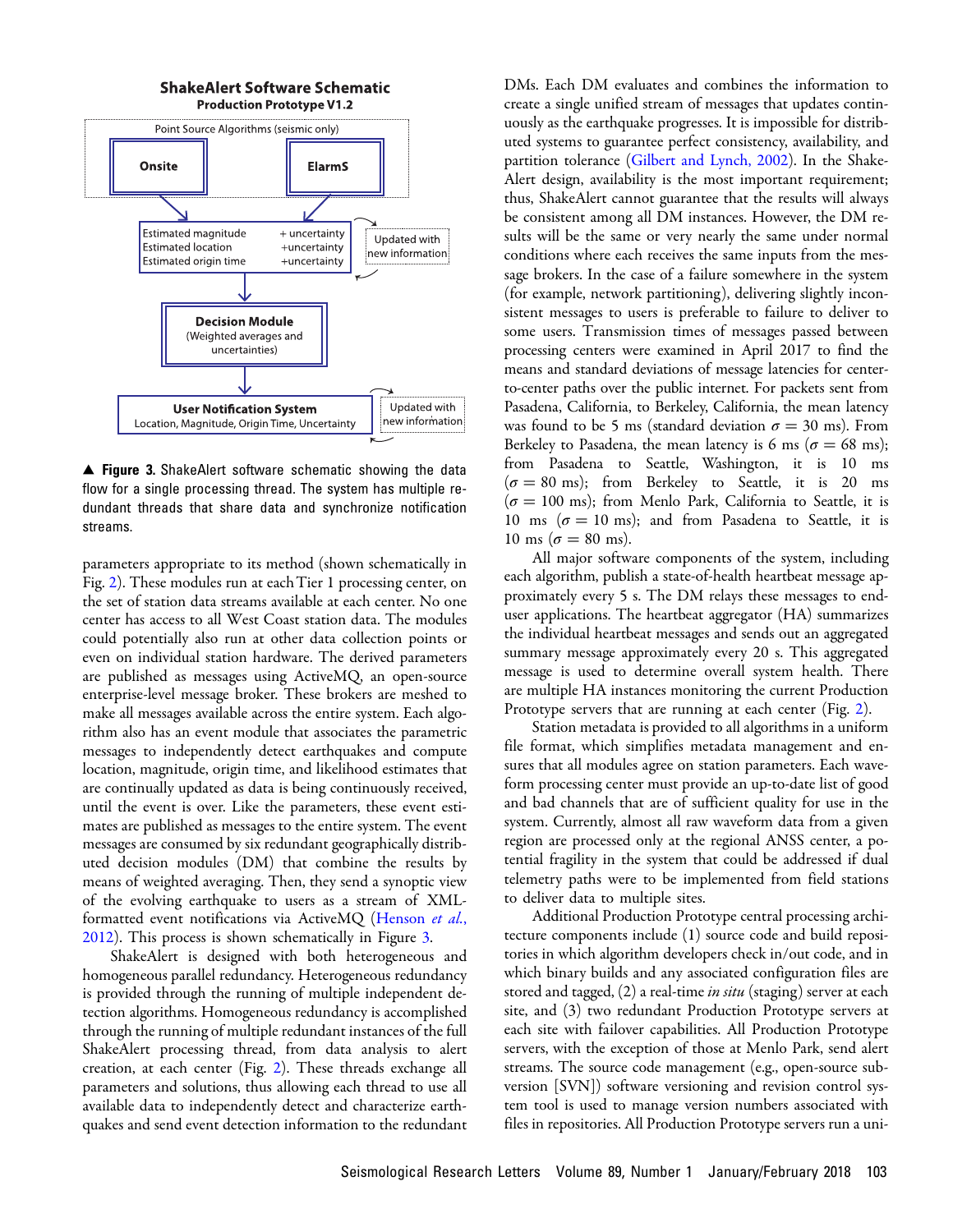form version of Linux that is installed, updated, and patched using configuration management software that ensures a uniform build across all servers and networks. This software can automate update procedures to maintain consistency and dependability across the computer network, which in this case includes servers at the ShakeAlert centers. An open-source enterprise-class software application (see [Data](#page-7-0) [and Resources](#page-7-0)) is used to regularly monitor system state-of-health including services, EEW applications, and basic operating system processes.

Prior to declaring Production Prototype 1.0 ready for external users, all servers that hosted critical system functions were required to meet several test criteria. One of the most basic of these was that all operating system environments, as well as the ShakeAlert-specific algorithms, must be at the same revision number and be under uniform configuration control management. Additional capabilities that have been (and continue to be) tested include ensuring the continued operation, without interruption, of critical capabilities during modifications and updates to the (1) system level environment, (2) interserver messaging tool configuration, (3) ShakeAlert algorithms, and (4) application configuration and station configuration files. The Production Prototype system also underwent failure-mode

testing; that is, the system's architectural robustness was tested by intentionally creating various plausible system failure modes, including but not limited to: loss of the redundant instances within a Tier 1 center, loss of a Tier 1 center, and loss of connection between centers. Additionally, tests of completely swapping out all hardware and using the configuration management software to rebuild the host computer and bring it back to its previous state took less than 2 hrs. The four sites coordinate to patch servers regularly, and each server is routinely scanned for vulnerabilities. Each server runs the minimum number of services required to perform ShakeAlert tasks; then, all other unnecessary services are stopped, and ports are closed. Communication among servers takes place using dedicated controls and a minimum number of people with root and configuration management software access.

#### Sending Alerts and Data Streams

The ShakeAlert system delivers one primary data product that contains information about the evolving earthquake, which includes its origin time, location, magnitude, likelihood, and the extent and distribution of the fault slip. This XML stream can optionally include direct measurements of peak ground motions from sensors and other parameters of engineering interest. This event notification stream is received and interpreted by client applications. One such application, called UserDisplay, is supplied to beta users to run on their local computers. The UserDisplay application translates the earthquake magnitude



▲ Figure 4. Screenshot of ShakeAlert UserDisplay showing the status of the 28 March 2014 La Habra, California earthquake. The red star represents the epicenter. The yellow and red circles show the P and S waves, respectively. The large integer number (3) indicates that there are 3 s remaining until the  $S$  wave reaches the user's location (blue house). The expected intensity (IV) and estimated magnitude (5.1) indicate that the estimated level of intensity at the user's location is 4, and the estimated magnitude is 5.1.

and location into an estimate of arrival time and expected peak shaking at the user's location and displays the results graphically (Fig. 4). Another example is MyEEW, a cell phone app developed by Berkeley Seismological Lab [\(Strauss and Allen, 2016\)](#page-8-0). Other message formats are being developed to allow for flexible integration into mobile phone and other mass-distribution alert applications, engineering applications, and other uses.

The second primary product is under development and describes the area in which a predetermined threshold of shaking will be met or exceeded. Users within that area can then be notified that strong shaking is coming. The threshold value for which public alerts will be issued has not yet been agreed upon by the emergency management authorities; two proposed thresholds are modified Mercalli intensity (MMI) IV (the level at which shaking is felt) and MMI VI (the level at which damage becomes likely). The characteristics of this type of alert are being designed to accommodate the limitations of most current public alert delivery systems.

ShakeAlert notifications will be sent over available public alert systems to the extent that the capabilities of these systems allow. For example, the event messages from ShakeAlert are being converted to Common Alert Protocol (CAP) format. CAP is a data format for exchanging public warnings and emergency messages based on XML (see [Data and Resources\)](#page-7-0). CAP warning messages can be distributed to multiple warning systems to end users. For example, CAP-formatted AMBER (America's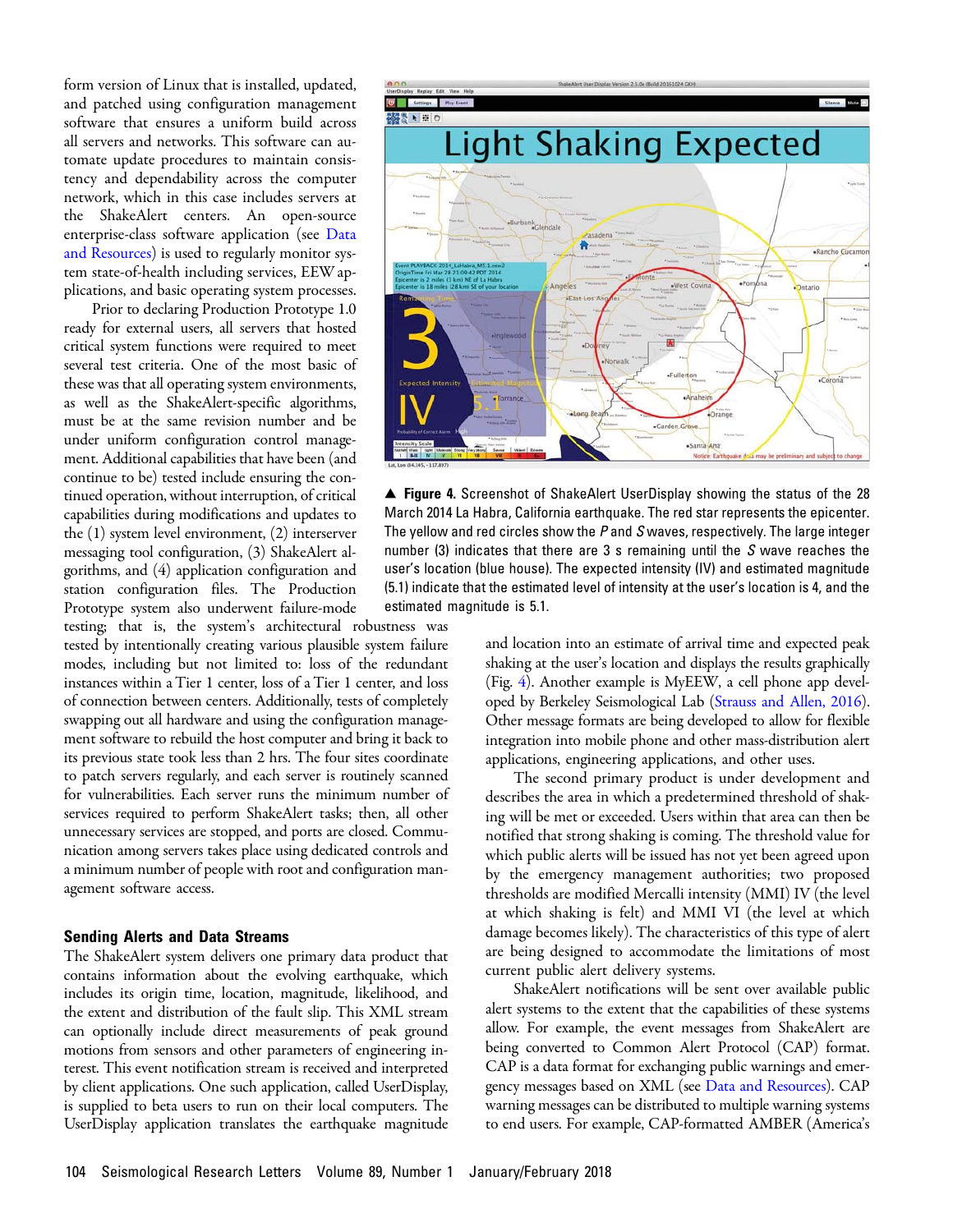Missing: Broadcast Emergency Response) alerts and hazard alerts are broadcast via the Integrated Public Alert and Warning System (IPAWS) operated by the [FEMA \(2010\)](#page-7-0). This system can activate popup messages on television screens and audio alerts over commercial radio and National Oceanic and Atmospheric Administration weather radio. In addition, Wireless Emergency Alerts (WEA) can send messages to wireless devices, such as cell phones. However, currently, the delivery delays in IPAWS/WEA are too large to provide timely delivery of EEW to alerts [\(Federal Communications Commission \[FCC\], 2016\)](#page-7-0).

Alerts may also be sent via state, county, and local government alert and notification systems; they can also be sent through private redistribution channels, such as cell phone apps, push notification channels, social media providers, and other alert technologies as they develop. Commercial mass notification companies may redistribute alerts to their customers through various technologies, including radio data systems that are integrated with their other product offerings. Because the private sector will be critical to the successful public distribution of ShakeAlert, project partners are currently working with companies to develop a variety of alert distribution channels and end-user implementation capabilities.

### End-User Applications

The EEW end users are both people and systems. The most obvious human response to a ShakeAlert message is to move to a safe location and prepare for shaking. This is consistent with the earthquake preparedness community's general advice to drop, cover, and hold on during an earthquake. This allpurpose message should be re-examined, given that EEW may allow enough time to take other protective actions. Examples of these actions include stopping the operation of dangerous devices at home or in the office, and evacuating unsafe structures in extreme cases. Furthermore, an EEW-enabled smart phone or other device may be able to provide context-specific instructions such as to pull over if driving, move away from windows if in a high-rise, etc. Benefits of ShakeAlert will also result from actions taken by automated systems that can react quickly in predetermined or preprogrammed ways to protect lives and property. An example of a practical application of ShakeAlert messages has been implemented by San Francisco's Bay Area Rapid Transit (BART) district, which in August 2012 began slowing and stopping trains in response to strong ground shaking to reduce the likelihood of derailment [\(McPartland, 2013\)](#page-8-0). NBCUniversal in Los Angeles is testing the use of ShakeAlert messages at a fire station on its property to automatically open fire station doors and send audible alerts over intercom systems and to fire trucks.

Extensive outreach and education to both public and institutional users is ensuring that EEW has the maximum beneficial effect. All potential users must be instructed about the limitations and reliability of the warning information, in addition to the actions they are to take upon receiving a warning. Decision makers in both the public and private sectors will need to be informed of the capabilities of the ShakeAlert system, so that they can most effectively integrate earthquake

alerts into their organization's earthquake mitigation planning. Private sector companies that integrate ShakeAlert into their product offerings can facilitate this education process.

The opportunities created by full implementation of Shake-Alert in the United States are stimulating a new private EEW industry that is developing products to distribute and utilize alerts. Private companies may also provide onsite systems to augment ShakeAlert for particularly vulnerable infrastructure. A local onsite system could potentially provide a faster warning when an event is very close to a user's facility and give the added assurance offered by having two independent systems. Such sys-tems are in operation in Japan [\(Kanda](#page-8-0) et al., 2009; [Takamatsu,](#page-8-0) [2009\)](#page-8-0). Once public EEW is routine for the West Coast, the USGS may expand ShakeAlert to additional areas of the United States. Obvious candidates are regions that are at high seismic risk (areas with significant earthquake hazard and dense populations) [\(FEMA, 2008](#page-7-0)). The spread of ShakeAlert is driven largely by the local stakeholders and their ability to gather the support necessary to fund the building and operation of the system in their area. The need for EEW in an area is amplified by the existence of particularly vulnerable or valuable infrastructure (e.g., ports, power plants, and military installations) that may benefit from advance warning of ground shaking.

## CONCLUSIONS

The EEW ShakeAlert project is built on the foundation of the existing nationwide ANSS seismic network infrastructure that has enabled the creation of a public EEW system in the United States. ShakeAlert is now in the Production Prototype 1.2 stage of implementation on the entire West Coast of the United States. The objective of ShakeAlert is to provide people with seconds to minutes of warning time, so that they can take protective actions before peak shaking arrives at their locations [\(Given](#page-7-0) *et al.*, 2014). ShakeAlert leverages the nationwide ANSS seismic network infrastructure; this federation of regional networks runs algorithms that conduct waveform processing, event originators and associators, and alert generators. The two foundational EEW algorithms in the system are Onsite, which uses a method that is based on ground-motion period and high-pass filtered displacement amplitude parameters  $(\tau_c-P_d)$ ; and ElarmS, which uses a method that is based on the high-pass filtered displacement amplitude  $(P_d)$ . These algorithms examine the same raw ground motion from seismometers, but they independently detect earthquakes and make location, magnitude, origin time, and likelihood estimates that are updated during an earthquake. The DM algorithm uses estimates of the source parameters and uncertainties to calculate, update, and report the most probable magnitude, location, and origin time estimates during the evolving earthquake. The HA sends messages to report overall system health. Additional components include a software repository, a testing and certification platform, redundancy in server hardware and all EEW-related software, and failure-mode capability. The prototype ShakeAlert system architecture has been designed to provide redundancy and robustness that is necessary for system continuity and reliability.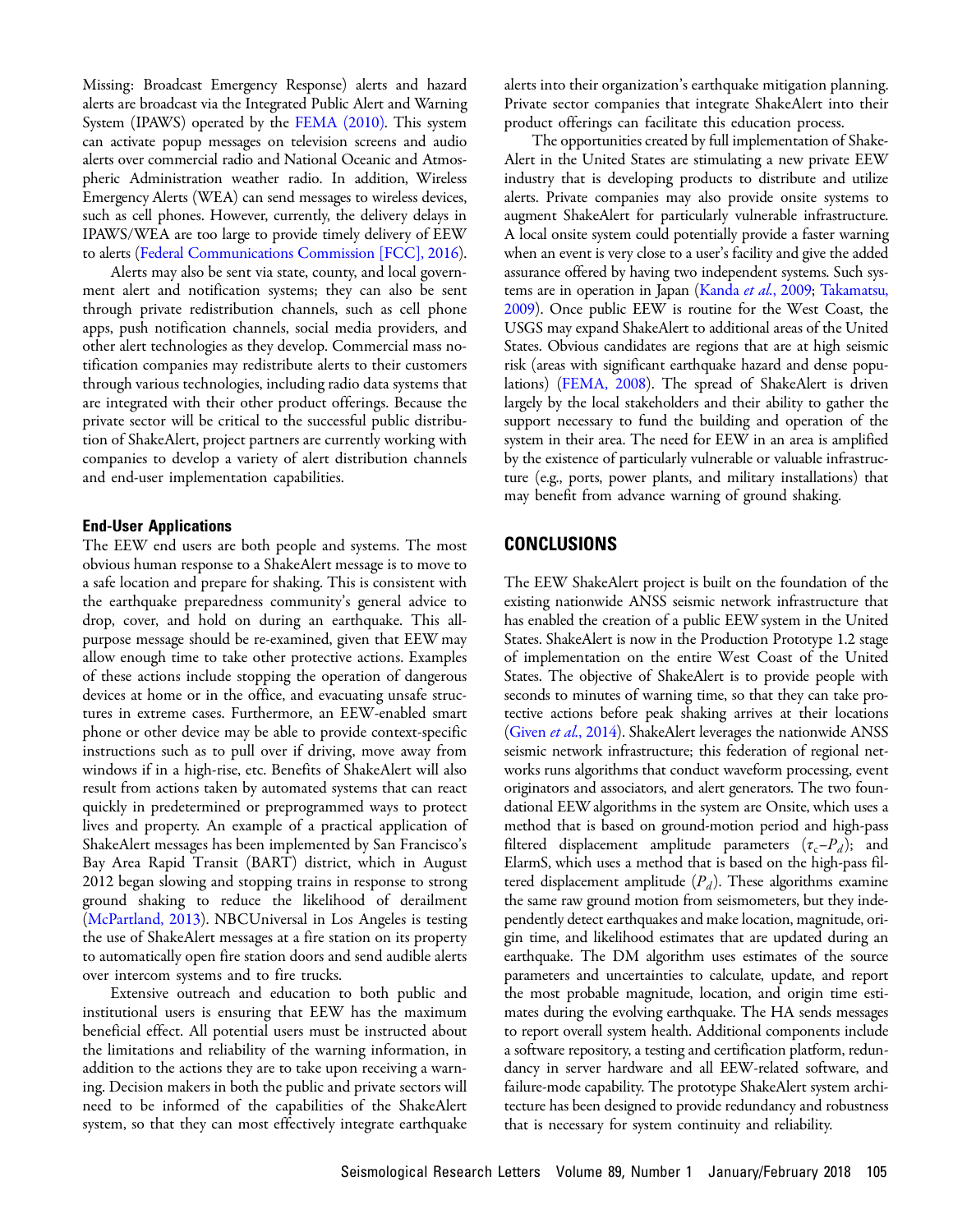<span id="page-7-0"></span>Alerts may be sent out via state, county, and local government alert and notification systems. In addition, private redistribution channels, such as cell phone apps, push notification channels, and social media providers may distribute alerts. ShakeAlert notifications may be sent over public alerts systems using the CAP format, as well as to one or more FEMA-Integrated Public Alert and Warning System recipients. With a few seconds of warning, ShakeAlert can potentially trigger actions that prevent immediate damage, injury or death, and speed recovery. School children can drop, cover, and hold on, and crowds in theaters and sports venues can be forewarned and given instructions to prevent panic. Workers in factories, construction sites, and hospitals can stop operations with dangerous equipment or evacuate dangerous areas. Fire station doors can be opened to prevent jamming. Heavy equipment such as trains, elevators, and cranes can automatically stop in safe positions. Pipeline valves can be shut, preventing spills. EEW alerts can be particularly valuable after a large earthquake because aftershocks may shake already weakened structures, endangering rescue and repair workers in hazardous situations.

## DATA AND RESOURCES

Latency data are available upon request by contacting the following email: kohler@caltech.edu. Some plots were made using the Generic Mapping Tools v.4.2.1 ([www.soest.hawaii.edu/](http://www.soest.hawaii.edu/gmt) [gmt](http://www.soest.hawaii.edu/gmt), last accessed November 2017; [Wessel and Smith, 1998\)](#page-8-0). Additional information about the open-source enterprise-class software application can be found at [Nagios.org](http://Nagios.org). For Common Alert Protocol (CAP) format, see [https://www.fema.gov/](https://www.fema.gov/common-alerting-protocol) [common-alerting-protocol](https://www.fema.gov/common-alerting-protocol) (last accessed November 2017).

# ACKNOWLEDGMENTS

The authors wish to acknowledge the entire earthquake early warning research team, many of whom provided valuable discussions that helped inform the writing of this article. Particular thanks go to Tom Heaton, Richard Allen, and John Vidale. The authors thank Associate Editor Brendan Crowell, U.S. Geological Survey (USGS) internal reviewers Sarah Minson and Glenn Biasi, as well as two anonymous reviewers for their useful comments.

## REFERENCES

- Allen, R. M. (2007). The ElarmS earthquake early warning methodology and application across California, in Earthquake Early Warning Systems, P. Gasparini, G. Manfredi, and J. Zschau (Editors), Springer, Berlin, Heidelberg, ISBN-13 978-3-540-72240-3.
- Allen, R. M., and H. Kanamori (2003). The potential for earthquake early warning in southern California, Science 300, 786-789.
- Allen, R. M., and A. Ziv (2011). Application of real-time GPS to earth-quake early warning, Geophys. Res. Lett. 38, no. 16, doi: [10.1029/](http://dx.doi.org/10.1029/2011GL047947) [2011GL047947](http://dx.doi.org/10.1029/2011GL047947).
- Allen, R. M., H. Brown, M. Hellweg, O. Khainovski, P. Lombard, and D. Neuhauser (2009). Real-time earthquake detection and hazard

assessment by ElarmS across California, Geophys. Res. Lett. 36, L00B08, doi: [10.1029/2008GL036766](http://dx.doi.org/10.1029/2008GL036766).

- Bakun,W. H., F. G. Fischer, E. G. Jensen, and J. VanSchaack (1994). Early warning system for aftershocks, Bull. Seismol. Soc. Am. 84, no. 2, 359–365.
- Böse, M., and T. Heaton (2010). Probabilistic prediction of rupture length, slip and seismic ground motions for an ongoing rupture —Implications for early warning for large earthquakes, Geophys. J. Int. 183, 1014–1030, doi: [10.1111/j.1365-246X.2010.04774.x](http://dx.doi.org/10.1111/j.1365-246X.2010.04774.x).
- Böse, M., E. Hauksson, K. Solanki, H. Kanamori, Y.-M. Wu, and T. Heaton (2009). A new trigger criterion for improved real-time performance of Onsite earthquake early warning in southern California, Bull. Seismol. Soc. Am. 99, no. 2A, doi: [10.1785/](http://dx.doi.org/10.1785/0120080034) [0120080034](http://dx.doi.org/10.1785/0120080034).
- Böse, M., T. Heaton, and E. Hauksson (2012). Real-time finite fault rupture detector (FinDer) for large earthquakes, Geophys. J. Int. 191, no. 2, 803–812.
- Böse, M., T. Heaton, and K. Hudnut (2013). Combining real-time seismic and GPS data for earthquake early warning, AGU Fall Meeting Abstracts Vol. 1, p. 5.
- Bozorgnia, Y., and V. V. Bertero (2004). Earthquake Engineering: From Engineering Seismology to Performance-Based Engineering, International Code Council, International Standard Book Number-13: 978-0-203-48624-5, CRC Press, Boca Raton, Florida.
- Clayton, R., T. Heaton, M. Chandy, A. Krause, M. Kohler, J. Bunn, R. Guy, M. Olson, M. Faulkner, M. H. Cheng, et al. (2011). Commu-nity seismic network, Ann. Geophys. 54, no. 6, doi: [10.4401/ag-5269](http://dx.doi.org/10.4401/ag-5269).
- Clayton, R. W., T. Heaton, M. Kohler, M. Chandy, R. Guy, and J. Bunn (2015). Community seismic network: A dense array to sense earthquake strong motions, Seismol. Res. Lett. 86, 1354-1363, doi: [10.1785/0220150094](http://dx.doi.org/10.1785/0220150094).
- Cochran, E. S., M. D. Kohler, D. Given, S. Guiwits, M.-A. Meier, M. Ahmand, I. Henson, J. Andrews, and R. Hartog (2017). Earthquake early warning ShakeAlert system: Testing and certification platform, Seismol. Res. Lett. doi: [10.1785/0220170138](http://dx.doi.org/10.1785/0220170138).
- Cochran, E. S., J. F. Lawrence, C. Christensen, and R. S. Jakka (2009). The Quake-Catcher Network: Citizen science for expanding seismic horizons, Seismol. Res. Lett. 80, 26–30.
- Crowell, B. W., D. A. Schmidt, P. Bodin, J. E. Vidale, J. Gomberg, J. R. Hartog, V. C. Kress, T. I. Melbourne, M. Santillan, S. E. Minson, et al. (2016). Demonstration of the Cascadia G-FAST geodetic earthquake early warning system for the Nisqually, Washington earthquake, Seismol. Res. Lett. 87, doi: [10.1785/0220150255.](http://dx.doi.org/10.1785/0220150255)
- Cua, G., and T. Heaton (2007). The virtual seismologist (VS) method: A Bayesian approach to earthquake early warning, in Earthquake Early Warning Systems, P. Gasparini, G. Manfredi, and J. Zschau (Editors), Springer, Berlin, Heidelberg, ISBN-13 978-3-540-72240-3.
- Federal Communications Commission (FCC) (2016). Capacity of the Integrated Public Alert and Warning System to Deliver Sensor-Based Earthquake Early Warnings: An Engineering Analysis, FCC White Paper, Public Safety and Homeland Security Bureau, Washington, D.C.
- Federal Emergency Management Agency (FEMA) (2008). HAZUS-MH estimated annualized earthquake losses for the United States, FEMA 366, Washington, D.C.
- FEMA (2010). Integrated Public Alert and Warning System (IPAWS), Emergency Management Agency, available at [http://www.fema.](http://www.fema.gov/emergency/ipaws) [gov/emergency/ipaws](http://www.fema.gov/emergency/ipaws) (last accessed November 2017).
- Friberg, P., S. Lisowski, I. Dricker, and S. Hellman (2010). Earthworm in the 21st century, Geophys. Res. Abstr. 12, Abstract, EGU 2010-12654.
- Gilbert, S., and N. Lynch (2002). Brewer's conjecture and the feasibility of consistent, available, partition-tolerant web services, ACM SI-GACT News 33, no. 2, 51–59.
- Given, D., E. Cochran, T. Heaton, E. Hauksson, R. Allen, M. Hellweg, J. Vidale, and P. Bodin (2014). Technical implementation plan for the ShakeAlert production prototype system—An earthquake early warning system for the West Coast of the United States, U.S. Geol. Surv. Open-File Rept. 2014–1097, 25 pp., doi: [10.3133/ofr20141097.](http://dx.doi.org/10.3133/ofr20141097)